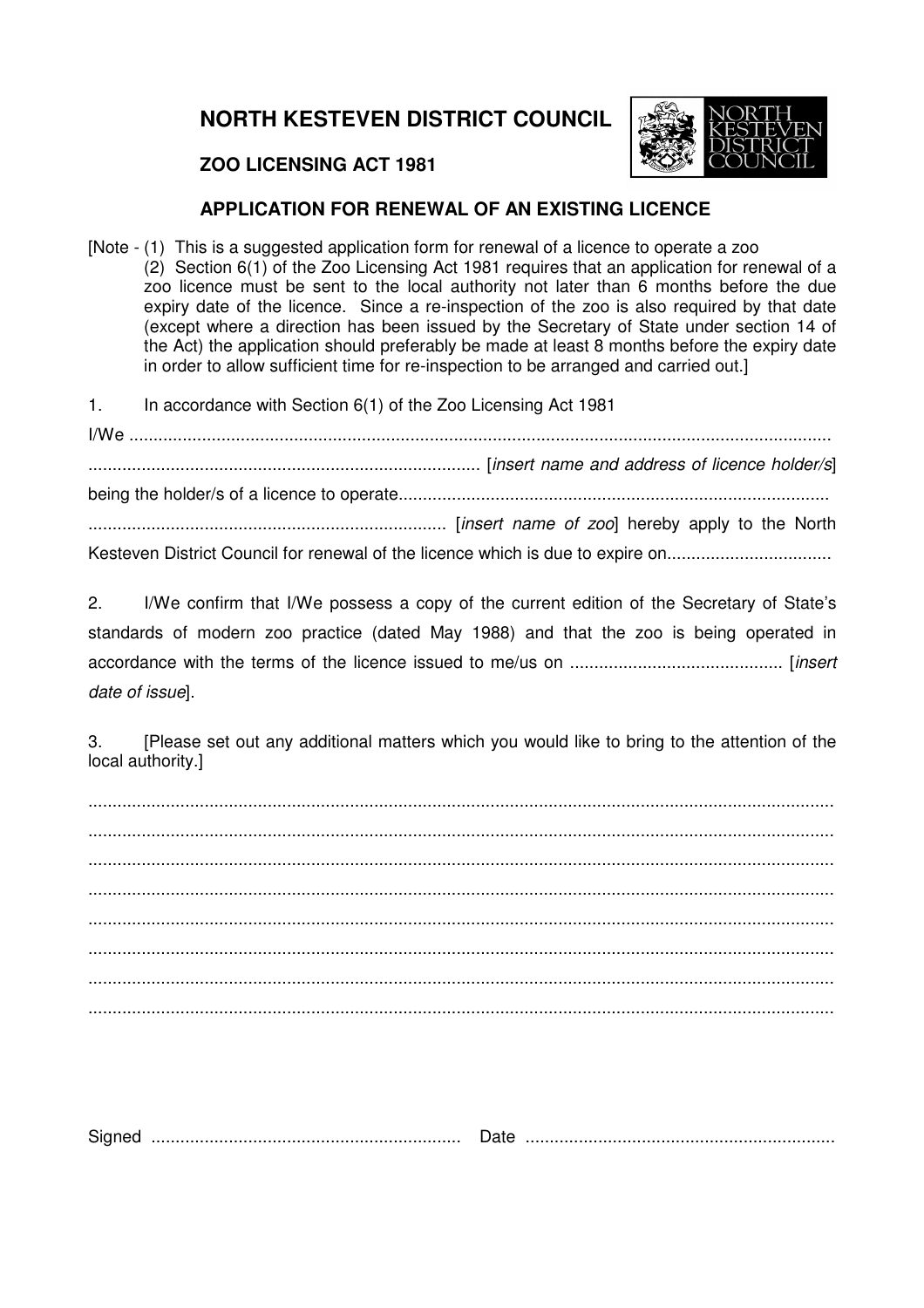FORM A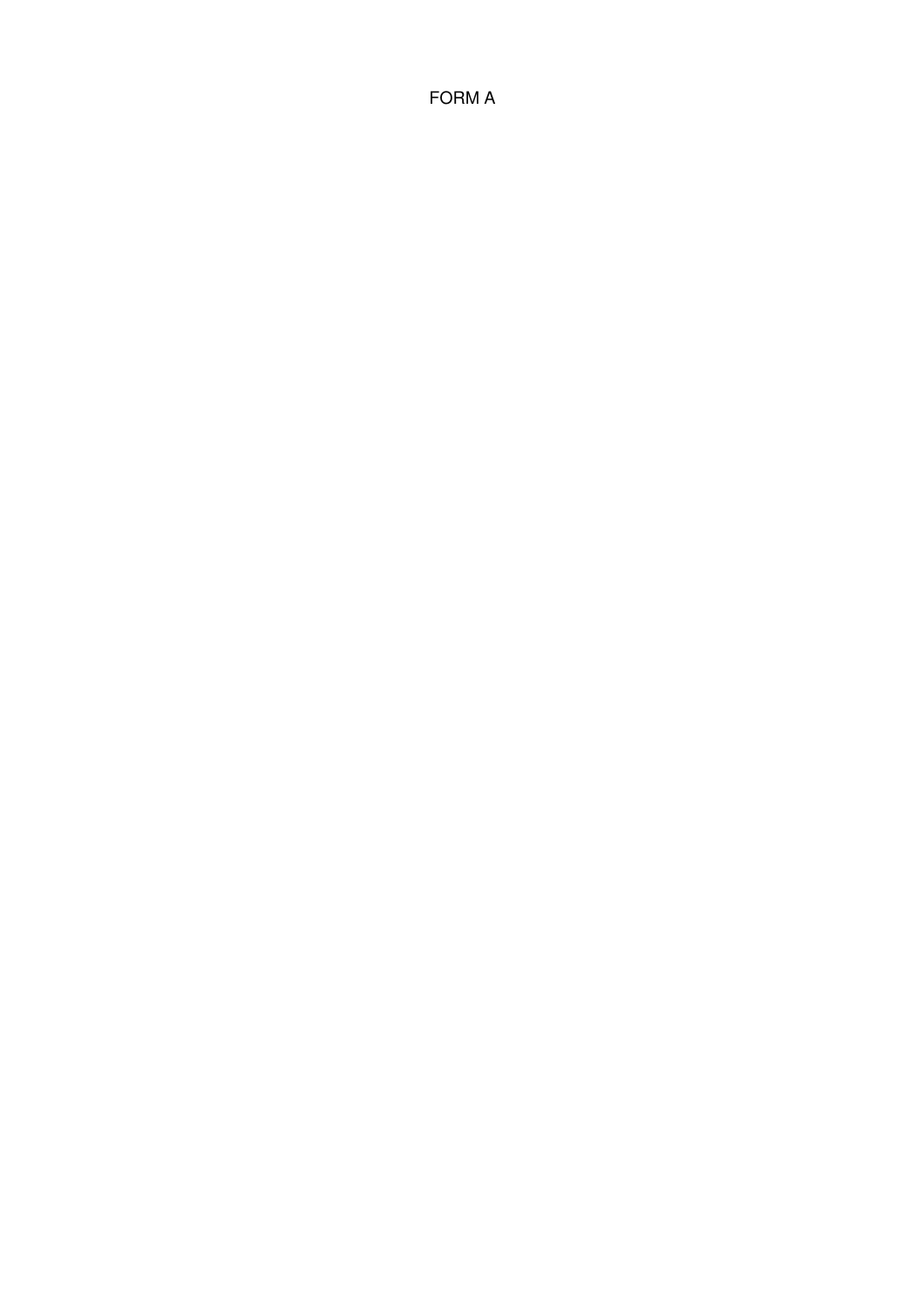### **ZOO LICENSING ACT 1981**



### **FORM FOR NOTICE OF INTENTION TO APPLY FOR A ZOO LICENCE (NEW ZOOS AND EXISTING ZOOS SUBJECT TO A DIRECTION UNDER SECTION 6(1)(b) OF THE ACT)**

[Note - This is a suggested form for the notice which applicants seeking a licence for a new zoo (or applicants subject to a direction under section  $6(1)(b)$  of the Act) are required to publish in one local and one national newspaper and to exhibit at the site of the proposed zoo, in accordance with section 2(1) of the Act.]

1. I/We ..................................................................................................................................... .......................................................................................................................................................... ............................................................................ [*insert name and address of intended applicant/s*] hereby give notice that in not less than two months after publication of this notice I/We intend to make application to the North Kesteven District Council for a licence to operate a proposed zoo at .......................................................................................................................................................... ..........................................................................................................................................................

.......................................................................... [*insert situation of zoo*]

2. A written notice of the intention to make an application for a zoo licence, giving details about the proposed zoo, has been sent to the said Council. This may be inspected, free of charge, at the following times and locations:-

| North Kesteven District Council<br>Kesteven Street<br>Sleaford<br>Lincolnshire | Fri                       | Mon - Thurs 8.30am - 4.45pm<br>8.30am - 4.30pm            |
|--------------------------------------------------------------------------------|---------------------------|-----------------------------------------------------------|
| or                                                                             |                           |                                                           |
| North Kesteven Infolink Centre<br>Newark Road<br>North Hykeham<br>Lincoln      | Mon - Thurs<br>Fri<br>Sat | 9.00am - 5.00pm<br>$9.00am - 6.30pm$<br>$9.00am - 2.00pm$ |

Signed ........................................................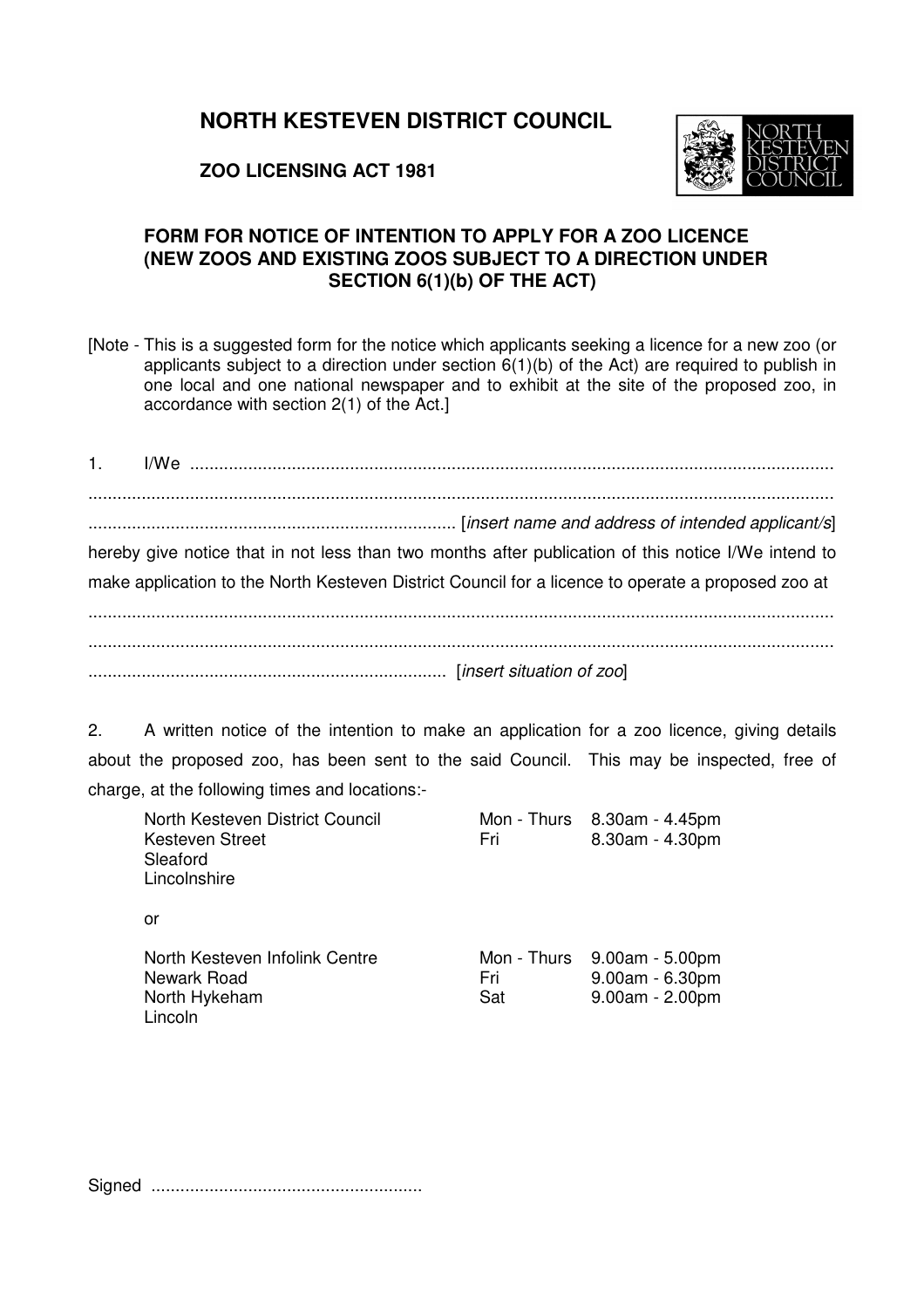FORM B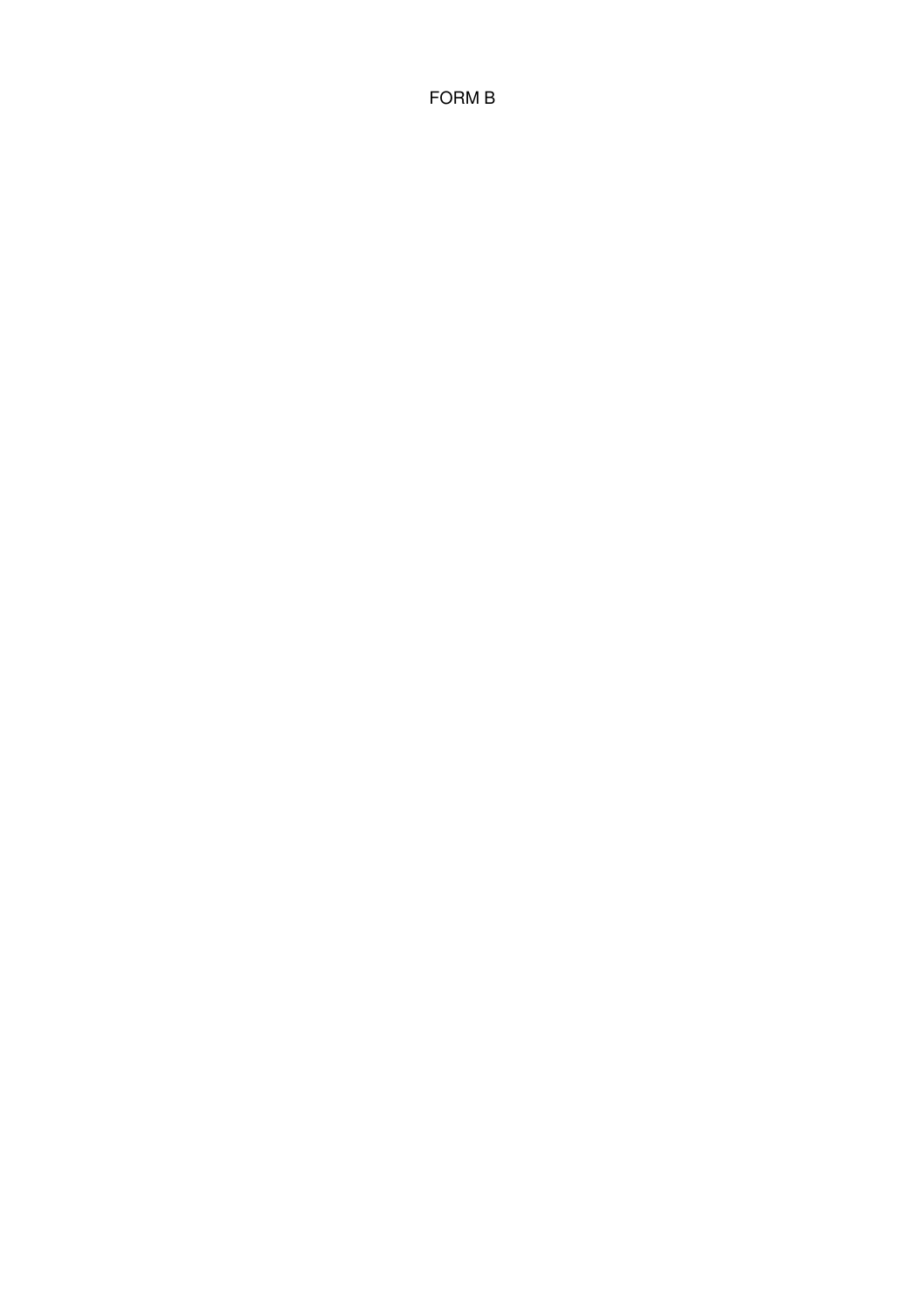

### **ZOO LICENSING ACT 1981**

### **FORM FOR NOTICE TO LOCAL AUTHORITY OF INTENTION TO APPLY FOR A ZOO LICENCE (NEW ZOOS AND EXISTING ZOOS SUBJECT TO A DIRECTION UNDER SECTION 6(1)(b) OF THE ACT)**

[Note - This is a suggested form for the notice which applicants seeking a licence for a new zoo (or applicants subject to a direction under  $6(1)(b)$  of the Act) are required to give to the local authority in accordance with section 2(1) of the Act.]

ZOO LICENSING ACT 1981 - SECTION 2

1. I/We ..................................................................................................................................... ................................................................................................ [*insert name of intended applicant/s*] hereby give notice that in not less than 2 months after publication in one local newspaper and one national newspaper of a notice of intention to make an application for a licence to operate a proposed zoo at ............................................................................................................................... ..................................................................................................................... [*insert situation of zoo*].

I/We intend to make an application for such a licence to the North Kesteven District Council.

2. The particulars with regard to the proposed zoo and its operation, as required by section 2(2) of the Act, are as follows:-

a) Section 2(2)(a) - Animals Taxonomic category or Order and approximate number in each group

| As an alternative to listing on this form a proposed stock list may be attached.] |
|-----------------------------------------------------------------------------------|

Give brief details of the animal accommodation to be provided (ie. the number, type, approximate size and security of enclosure, including confined quarters during the night and winter, and the grouping of animals).

[Note - if preferred, this information may be submitted in the form of annotated drawings or plans. In any event, a plan showing the proposed layout of the zoo should be submitted.]

.............................................................................................................................................................................. .............................................................................................................................................................................. ..............................................................................................................................................................................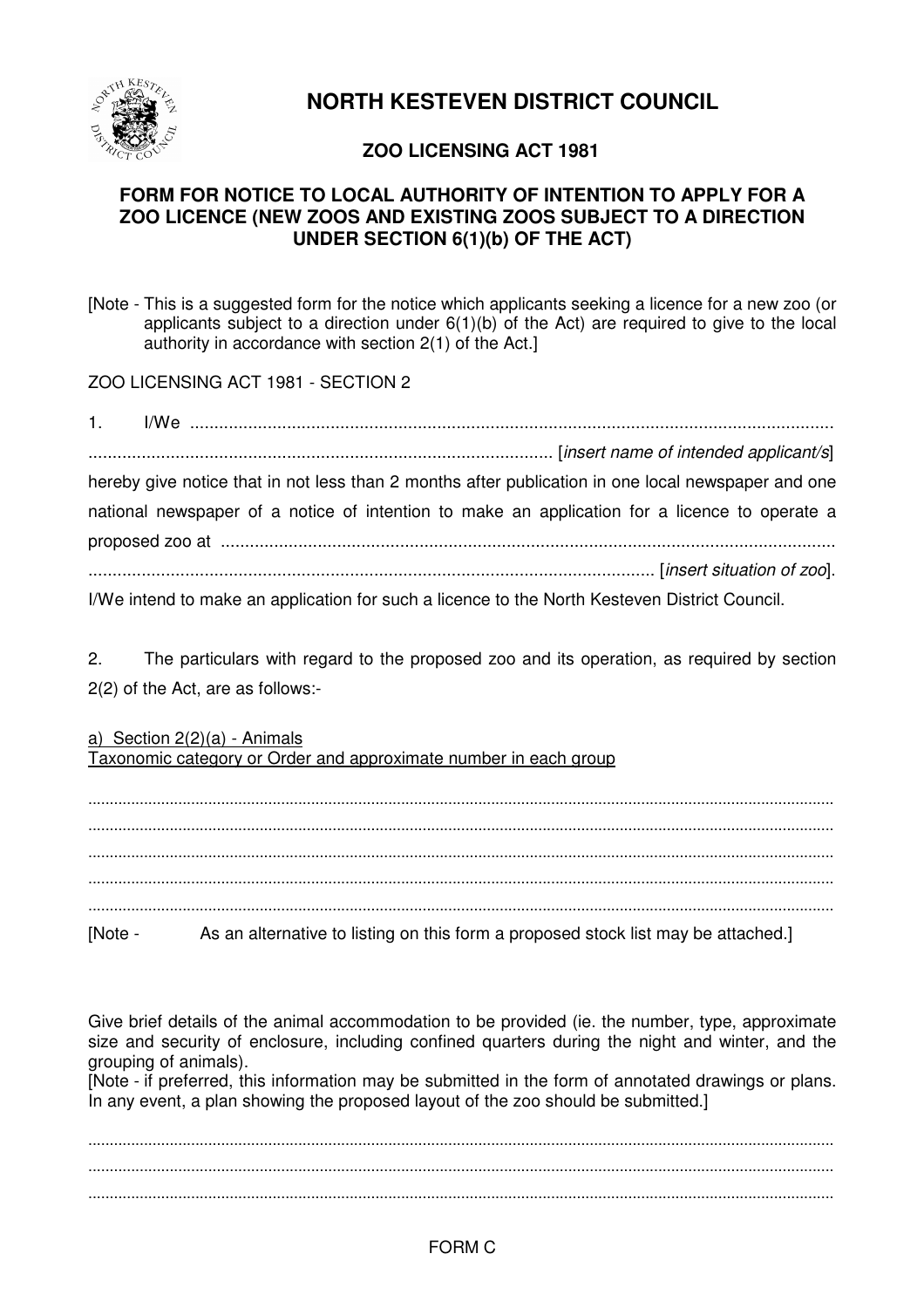#### Maintenance and well-being

Give brief details of arrangements to be made for the animals' maintenance and well being, including information about the provision, storage and preparation of food and arrangements for veterinary care, including preventative measures.

#### (b) Section  $2(2)(b)$  - Staff Staff numbers and categories

Give details of the numbers and categories of staff to be employed in the zoo

| (i)   | Senior administrative staff under director/manager |  |
|-------|----------------------------------------------------|--|
| (ii)  | Other administrative staff                         |  |
| (iii) | Keeper staff                                       |  |
| (iv)  | Maintenance staff                                  |  |
| (v)   | Others (please specify)                            |  |
|       |                                                    |  |
|       |                                                    |  |

#### (c) Section 2(2)(c) - Visitors and Motor Vehicles

| (i)   | Approximate number of visitors who are to be accommodated per day                  |
|-------|------------------------------------------------------------------------------------|
| (ii)  |                                                                                    |
|       |                                                                                    |
| (iii) | Safari Parks - approximate number of vehicles which are to be accommodated per day |
|       |                                                                                    |

#### (d) Section  $2(2)(d)$  - Access

Give details of the approximate number and position of the means of access to be provided to the premises. [Note - If preferred this information may be submitted in the form of an annotated drawing or plan.

FORM C Cont/...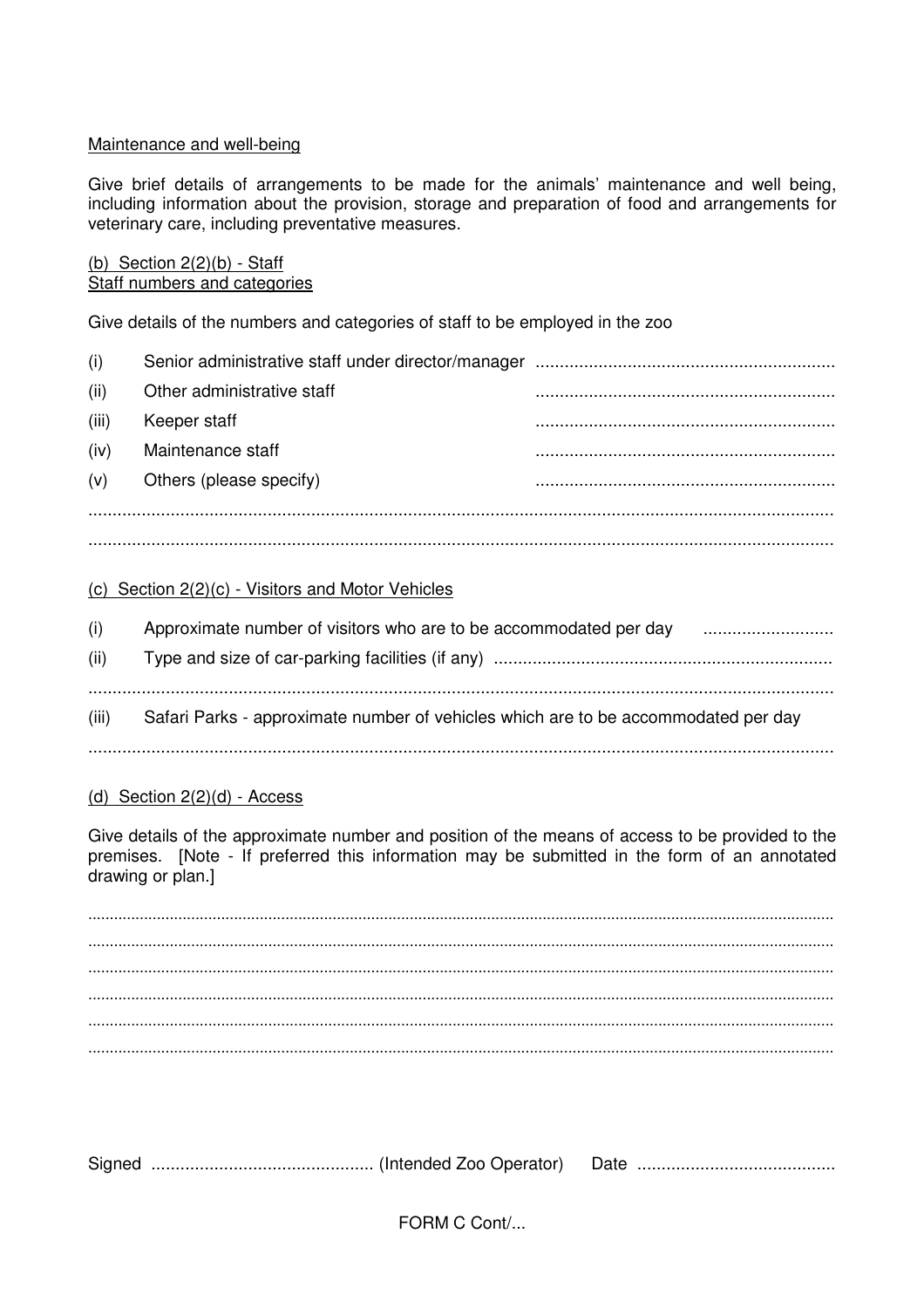

### **ZOO LICENSING ACT 1981**

### **APPLICATION FORM FOR A ZOO LICENCE (NEW ZOOS AND ZOOS SUBJECT TO A DIRECTION UNDER SECTION 6(1)(b) OF THE ACT)**

[Note - (1) This is a suggested form for a licence to operate a new zoo under section 2 (or a zoo subject to a direction under section 6(1)(b) of the Zoo Licensing Act 1981).

(2) In accordance with section 2, this form may not be submitted to the local authority until at least 2 months after submission of the required notice of intention to make application for a zoo licence to the local authority; of publication of that intention in one local and one national newspaper; and of exhibition of a copy of the press notice at the site of the proposed zoo.]

[*insert the date of publication of the notice of intention and the names of one local and one national newspaper in which the notice appeared*] hereby apply to the North Kesteven District Council for a licence to operate the zoo referred to in that notice.

2. Any significant changes in the information supplied in paragraph 2 of the notice to the local authority of intention to apply for a licence for the proposed zoo to be set out below.

.............................................................................................................................................................................. .............................................................................................................................................................................. .............................................................................................................................................................................. ..............................................................................................................................................................................

3. Additional matters - set out below any other matters (if any) which you would now like to bring to the attention of the local authority.

.............................................................................................................................................................................. .............................................................................................................................................................................. .............................................................................................................................................................................. .............................................................................................................................................................................. Signed .......................................... (Intended Zoo Operator) Date .........................................